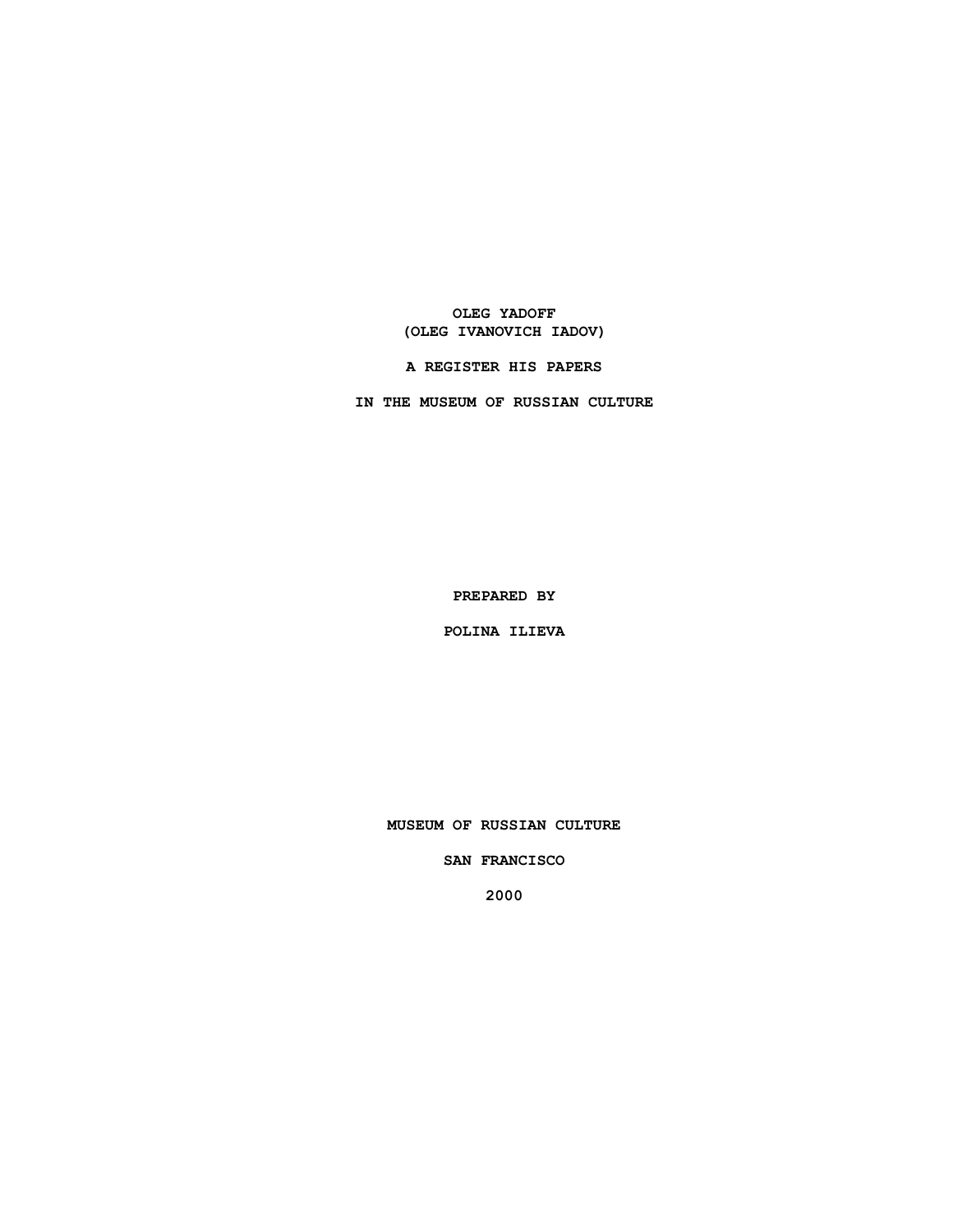### **OLEG YADOFF**

## **BIOGRAPHICAL NOTE**

| 1902 June 14 | Born, Rostov-on-Don, Russia                                                                                                                                                                         |
|--------------|-----------------------------------------------------------------------------------------------------------------------------------------------------------------------------------------------------|
| 1917         | Enlisted in the Shock Regiment of General Kornilov                                                                                                                                                  |
| 1918         | Diploma of general studies of the secondary school<br>at Rostov-on-Don                                                                                                                              |
| 1920-21      | Evacuated with the Volunteer Army to Turkey,<br>Bulgaria, and Yugoslavia                                                                                                                            |
| $1921 - 23$  | Enrolled at the Russian Cavalry School, Yugoslavia                                                                                                                                                  |
| 1922         | Received a university scholarship from the American<br>Committee for the Education of Russian Youth in<br>Exile                                                                                     |
|              | Student, Faculty of Pure Science at the University<br>of Belgrade                                                                                                                                   |
| 1923 July    | Moved to France                                                                                                                                                                                     |
| $1925$ July  | Bachelor's degree in mathematics and philosophy from<br>the Sorbonne, Paris                                                                                                                         |
| 1928         | Degree in electrical engineering, the University of<br>Grenoble                                                                                                                                     |
| 1931         | Doctorate in engineering, the Sorbonne, Paris                                                                                                                                                       |
| 1932-1946    | Professor, Research Associate, Director of Studies<br>at the Russian Technological Institute in France, a<br>variety of universities and engineering schools<br>affiliated with the Sorbonne, Paris |
| 1939         | Doctorate in physical sciences                                                                                                                                                                      |
| 1939-1940    | Officer, French Air Forces                                                                                                                                                                          |
| 1940-1944    | Participated in the French Resistance                                                                                                                                                               |
| 1944-1945    | Technical consultant, Allied Expeditionary Force                                                                                                                                                    |
| 1946         | Doctorate in mathematical sciences                                                                                                                                                                  |
| 1947-1950    | Visiting Professor, Research Associate at Columbia<br>University                                                                                                                                    |
| ?            | Died, United States                                                                                                                                                                                 |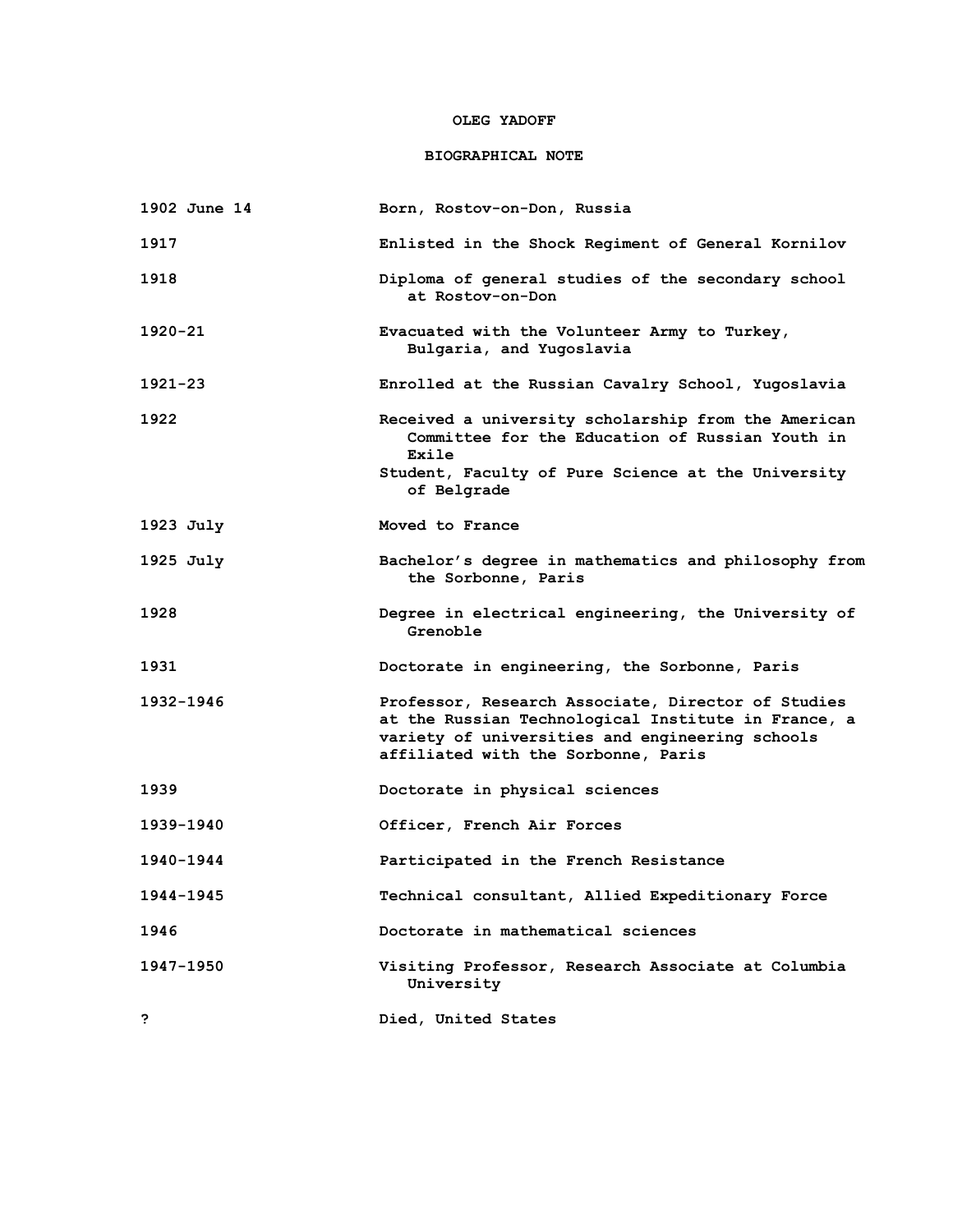### **OLEG YADOFF PAPERS**

#### **SCOPE AND CONTENT NOTE**

**Dr. Oleg Ivanovich Yadoff was an eminent engineer and doctor of engineering, physics, and mathematics, who is recognized for his studies of electrostatics and aerosols, as well as numerous achievements in aeronautics, hydroelectric installations and telecommunications. He played an important role in the French underground and was responsible for rescuing Allied aviators attached to the French Forces of the Interior.** 

**Detailed processing and preservation microfilming for these materials were made possible by a generous grant from the National Endowment for the Humanities and by matching funds from the Hoover Institution and Museum of Russian Culture. The grant also provides depositing a microfilm copy in the Hoover Institution Archives. The original materials remain in the Museum of Russian Culture, San Francisco as its property. A transfer table indicating corresponding box and reel numbers is appended to this register.**

**The Hoover Institution assumes all responsibility for notifying users that they must comply with the copyright law of the United States (Title 17 United States Code) and Hoover Rules for the Use and Reproduction of Archival Materials**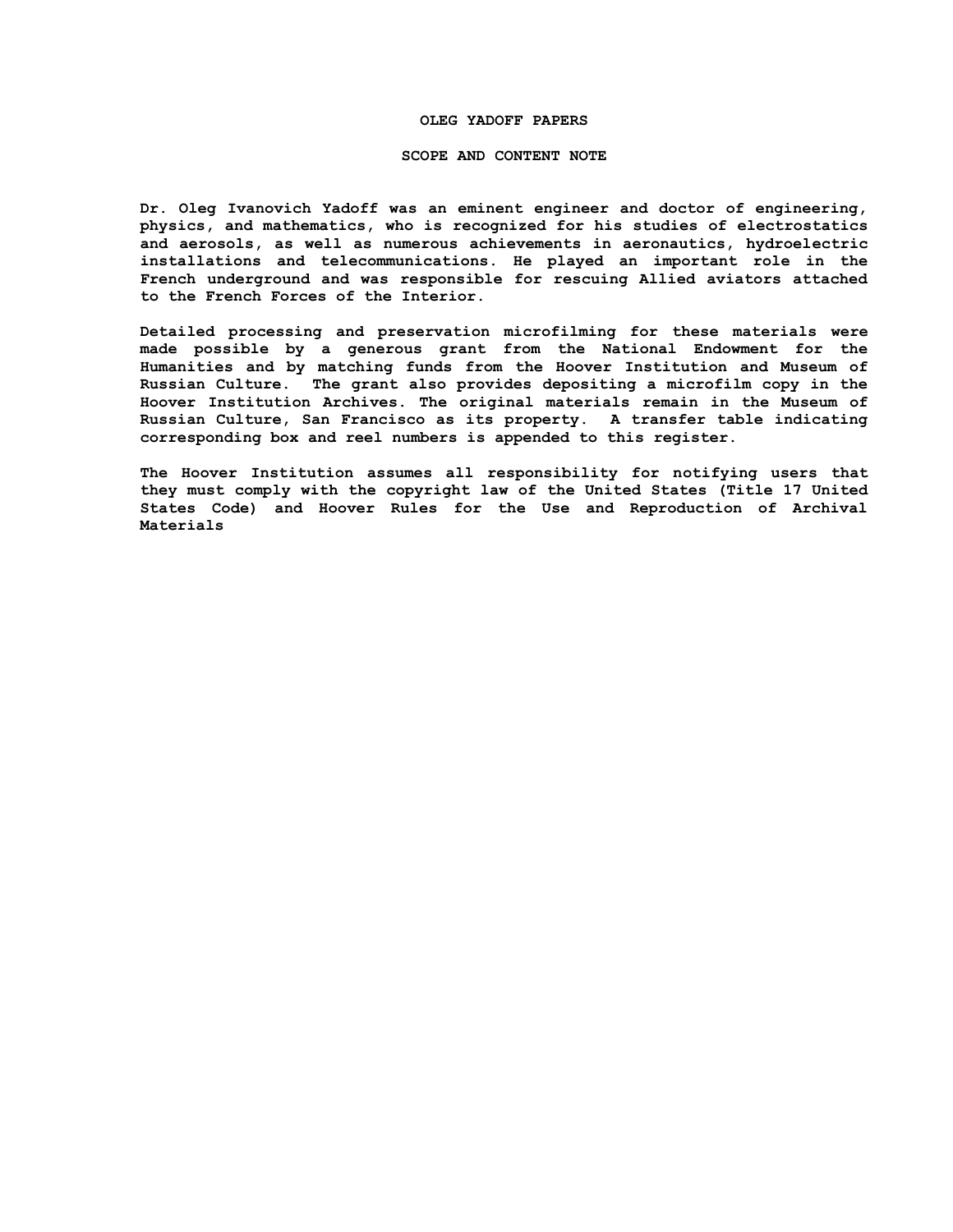### **REGISTER**

# **OLEG YADOFF PAPERS**

## **SERIES DESCRIPTION:**

| Box Nos | Series                                                                                                                                                                                                         |
|---------|----------------------------------------------------------------------------------------------------------------------------------------------------------------------------------------------------------------|
| 1       | BIOGRAPHICAL FILE, 1946-1952. Article, biographical<br>sketches, certificate, citations, clippings, curriculum<br>vitae, letter of thanks, patent, and miscellany, arranged<br>alphabetically by physical form |
| 1       | CORRESPONDENCE, 1951-1952. Letters, arranged<br>alphabetically by name of correspondent                                                                                                                        |
| 1       | SPEECHES AND WRITINGS, 1949-1952 and undated. One speech<br>and several articles, arranged chronologically by title                                                                                            |